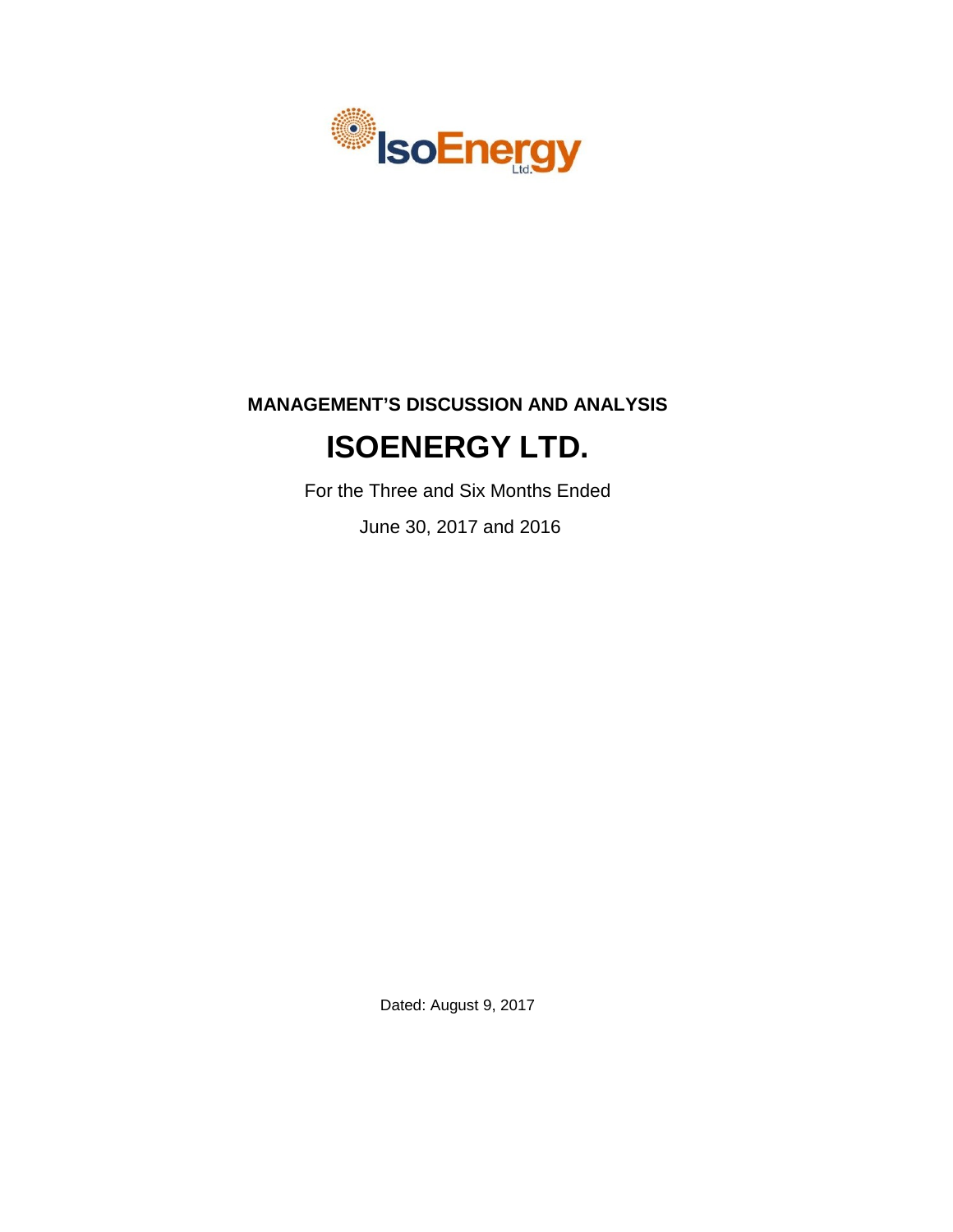# **GENERAL**

This management's discussion and analysis ("**MD&A**") is management's interpretation of the results and financial condition of IsoEnergy Ltd. ("**Iso**" or the "**Company**") for the three and six months ended June 30, 2017 and 2016 and includes events up to the date of this MD&A. This discussion should be read in conjunction with the unaudited condensed consolidated interim financial statements for the three and six months ended June 30, 2017 and 2016 and the notes thereto (together, the "**Interim Financial Statements**") and other corporate filings, including the audited financial statements for the period ended December 31, 2016 (the "**Annual Financial Statements**"), all of which are available under the Company's profile on SEDAR at www.sedar.com. All dollar figures stated herein are expressed in Canadian dollars, unless otherwise specified. This MD&A contains forward-looking information. Please see "Note Regarding Forward-Looking Information" for a discussion of the risks, uncertainties and assumptions used to develop the Company's forward-looking information.

# **Financial Statements**

Management is responsible for the Interim Financial Statements referred to in this MD&A. The Audit Committee of the Company's Board of Directors has been delegated the responsibility to review and approve the Interim Financial Statements and MD&A.

The Interim Financial Statements have been prepared in accordance with IAS 34, Interim Financial Reporting, and should be read in conjunction with Iso's Annual Financial Statements, which have also been prepared in accordance with International Financial Reporting Standards ("**IFRS**") as issued by the International Accounting Standards Board ("**IASB**"). Based on the nature of the Company's activities, both presentation and functional currency is Canadian dollars.

The Company's Interim Financial Statements have been prepared using IFRS applicable to a going concern, which assumes that the Company will be able to realize its assets and discharge its liabilities in the normal course of business for the foreseeable future. The ability of the Company to continue as a going concern is dependent on its ability to obtain financing and achieve future profitable operations.

# **Technical Information**

All scientific and technical information herein has been reviewed and approved by Mr. Steve Blower, P.Geo., Vice President – Exploration for Iso. Mr. Blower is a qualified person for the purposes of National Instrument 43-101 *Standards of Disclosure for Mineral Projects ("***NI 43-101***")*. For additional information regarding the Company's Radio project and Thorburn Lake project, including its quality assurance and quality control procedures, please see the technical report entitled "Technical Report for the Radio Project, Northern Saskatchewan" dated effective August 19, 2016 and the technical report entitled "Technical Report for the Thorburn Lake Project, Northern Saskatchewan" dated effective September 26, 2016, respectively, in each case, on the Company's profile at [www.sedar.com.](http://www.sedar.com/) Mr. Blower has verified the sampling, analytical, and test data underlying the information or opinions contained herein by reviewing original data certificates and monitoring all of the data collection protocols.

The historical mineral resource estimate in respect of the Mountain Lake project referred to below, was reported in the technical report entitled "Mountain Lake Property, Nunavut" and dated February 15, 2005. This resource is a historical estimate and a qualified person has not done sufficient work to classify the historical estimate as current mineral resources. As a result, the historical estimate is not being treated as a current mineral resource. However, the Company believes that the historical estimate is relevant and reliable, as it was prepared by a "qualified person" (as defined in NI 43-101) with significant experience with the project, using methods that were standard in the industry.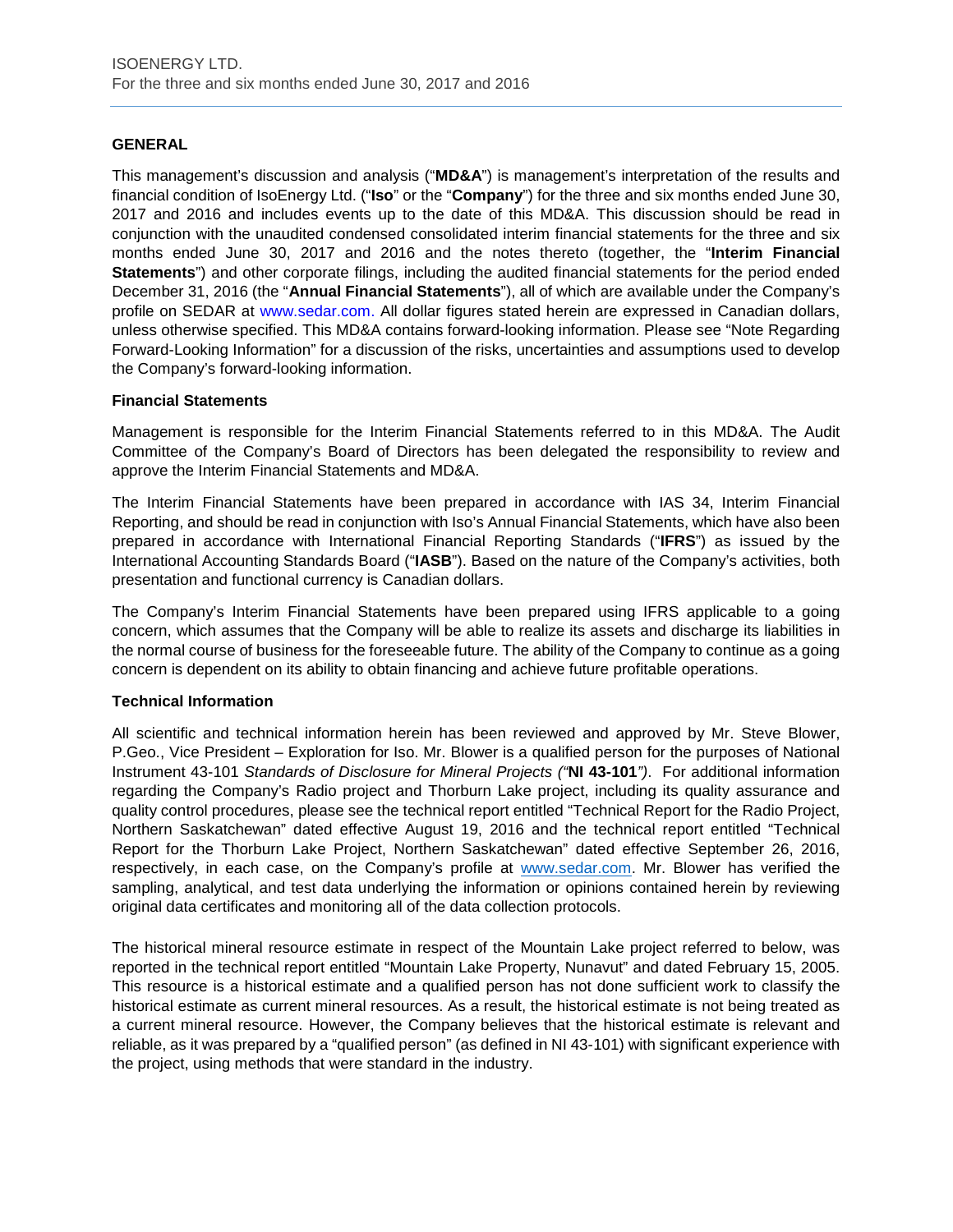The historical estimate was prepared with the polygonal method using only intervals greater than 0.1%  $U_3O_8$  with a vertical thickness of at least 1.0 metre. Polygon sides were determined by drawing lines perpendicular to, and one half the distance to each adjacent drill hole. Estimated uranium was then obtained by multiplying the polygon areas by their thickness, a specific gravity of 2.5, and the grade of the drill hole interval. The mineral resource was classified as inferred.

In order to upgrade or verify the historical estimate as a current mineral resource estimate, the Company anticipates that it will need to incorporate the drilling data collected by Triex Minerals Corp. and Pitchstone Exploration Ltd. between 2006 and 2008. The historical resource uses the "inferred mineral resource" category set out in section 1.2 of NI 43-101. There are no more recent estimates available to the Company.

# **BACKGROUND**

Iso is the product of an amalgamation completed on October 12, 2016 between a company also called "IsoEnergy Ltd" ("**Old Iso**") and 1089338 B.C. Ltd. (then a wholly-owned subsidiary of NexGen Energy Ltd.), pursuant to section 269 of the British Columbia *Business Corporations Act* (the "**Old Iso Merger**"). Old Iso was incorporated on February 2, 2016 under the *Business Corporations Act* (British Columbia) as a whollyowned subsidiary of NexGen Energy Ltd. ("**NexGen**") to acquire certain exploration assets of NexGen.

NexGen is a Canadian based uranium exploration company focused on the advancement of its Rook 1 Project in the Athabasca Basin, Saskatchewan. NexGen's common shares are listed and posted for trading on the Toronto Stock Exchange and NYSE MKT LLC. As of the date hereof, NexGen held 65.4% of the outstanding Iso common shares.

Pursuant to the Old Iso Merger, each outstanding common share of Old Iso was exchanged for one common share of the amalgamated entity, namely Iso or the Company, which had the same business and capital structure as Old Iso. Pursuant to the Old Iso Merger, NexGen was issued one common share of the amalgamated entity in exchange for its one common share of 1089338 B.C. Ltd.

Prior to the Iso Merger, and pursuant to a transfer agreement between Old Iso and NexGen, Old Iso acquired all of NexGen's interest in the Radio Project (including by way of assignment, the Radio Option Agreement (as defined below)), the Thorburn Lake Project and the Madison, 2Z and Carlson Creek properties, all early stage exploration properties located in the Athabasca Basin, Saskatchewan, effective June 17, 2016, (collectively, the "**Transferred Property Interests**"). As consideration for the Transferred Property Interests, Old Iso issued 29 million common shares to NexGen at a price of \$1.00 per common share.

In addition, on June 30, 2016 Old Iso acquired the North Thorburn property in exchange for one million common shares at a price of \$1.00 per common share and a cash payment of \$100,000.

In the period from incorporation to approximately August 15, 2016, pending completion of the brokered and non-brokered private placements, NexGen financed Old Iso's operational expenses. As of August 15, 2016, approximately \$458,400 was owing by Old Iso to NexGen in that regard. On August 16, 2016, NexGen converted \$450,000 of the amount owing by Old Iso to NexGen into 450,000 common shares at a price of \$1.00 per share.

On October 13, 2016, Airesurf Network Holdings Inc. ("**Airesurf**") and 2532314 Ontario Ltd., a whollyowned subsidiary of the Company incorporated for the purpose of this transaction with Airesurf, amalgamated under the Ontario *Business Corporations Act* to form IsoOre Ltd., a wholly-owned subsidiary of the Company (the "**Airesurf Transaction**").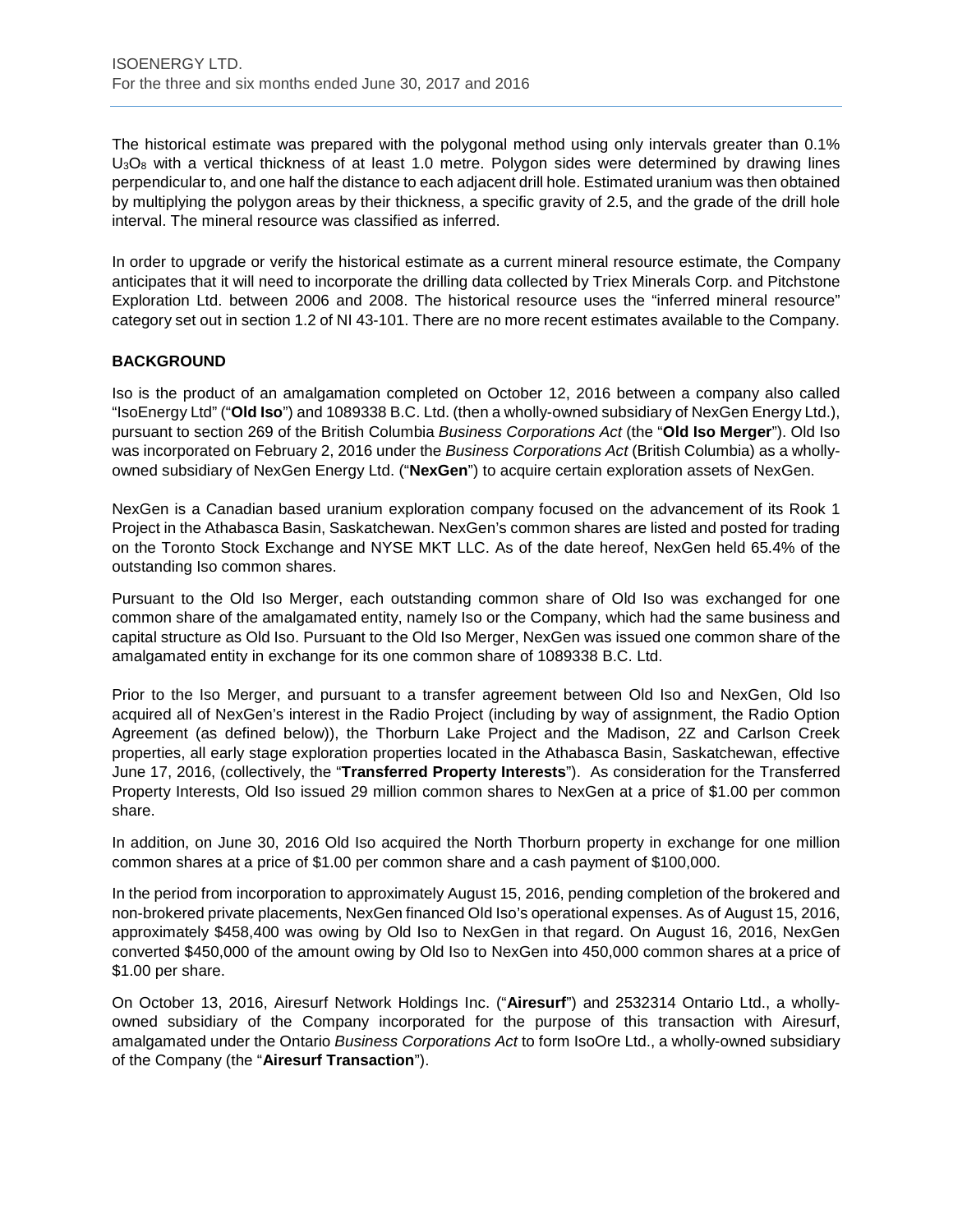Both the Airesurf Transaction and the Old Iso Merger were part of a series of transactions completed in connection with the Company's application to list its common shares on the TSX Venture Exchange (the "**TSXV**").

On October 19, 2016, Iso was listed on the TSXV as a Tier 2 Mining Issuer.

In February 2017, the Company also acquired the Mountain Lake uranium deposit in the Hornby Bay Basin, Nunavut. The property consists of five claims totaling 5,625 hectares and was acquired by staking. Mountain Lake is located 100 kilometres southwest of the coastal community of Kugluktuk. The property contains a historical inferred mineral resource estimate of 8.2 million pounds  $U_3O_8$  with an average grade of 0.23% U3O8 contained in 1.6 million tonnes of mineralization.

# **OVERALL PERFORMANCE**

# **General**

The principal business activity of Iso is the acquisition and exploration of uranium mineral properties, principally in the Athabasca Basin of Saskatchewan. Iso's principal assets are: (i) a 100% interest in the Radio Project (subject to a 2% net smelter return royalty and 2% gross overriding royalty), Saskatchewan; (ii) a 100% interest in the Thorburn Lake Project (subject to a 1% net smelter return royalty and a 10% carried interest which can be reduced to 1% at the holder's option upon completion of a bankable feasibility study), Saskatchewan; (iii) a 100% interest, in each of the Madison, 2Z, Carlson Creek and North Thorburn properties, Saskatchewan; (iv) a 100% interest in the Mountain Lake property, Nunavut; and (v) a 100% interest in the Geiger property, Saskatchewan. Figure 1 below sets forth the location of the Company's properties in Saskatchewan.

In the six months ended June 30, 2017 the Company carried out exploration work on some of its properties in the Athabasca Basin as discussed below.

On May 26, 2017, the Company completed a non-brokered, private placement of 999,999 flow-through common shares at a price of \$1.10 per share, raising aggregate gross proceeds of \$1,099,998.90.

As an exploration stage company, the Company does not have revenues and is expected to generate operating losses. As at June 30, 2017, the Company had cash of \$4,818,298, an accumulated deficit of \$4,014,392 and working capital (defined as current assets less accounts payable and accrued liabilities) of \$4,728,418.

The Interim Financial Statements do not include any adjustments relating to the recoverability and classification of recorded asset amounts and classification of liabilities that might be necessary should the Company be unable to continue as a going concern.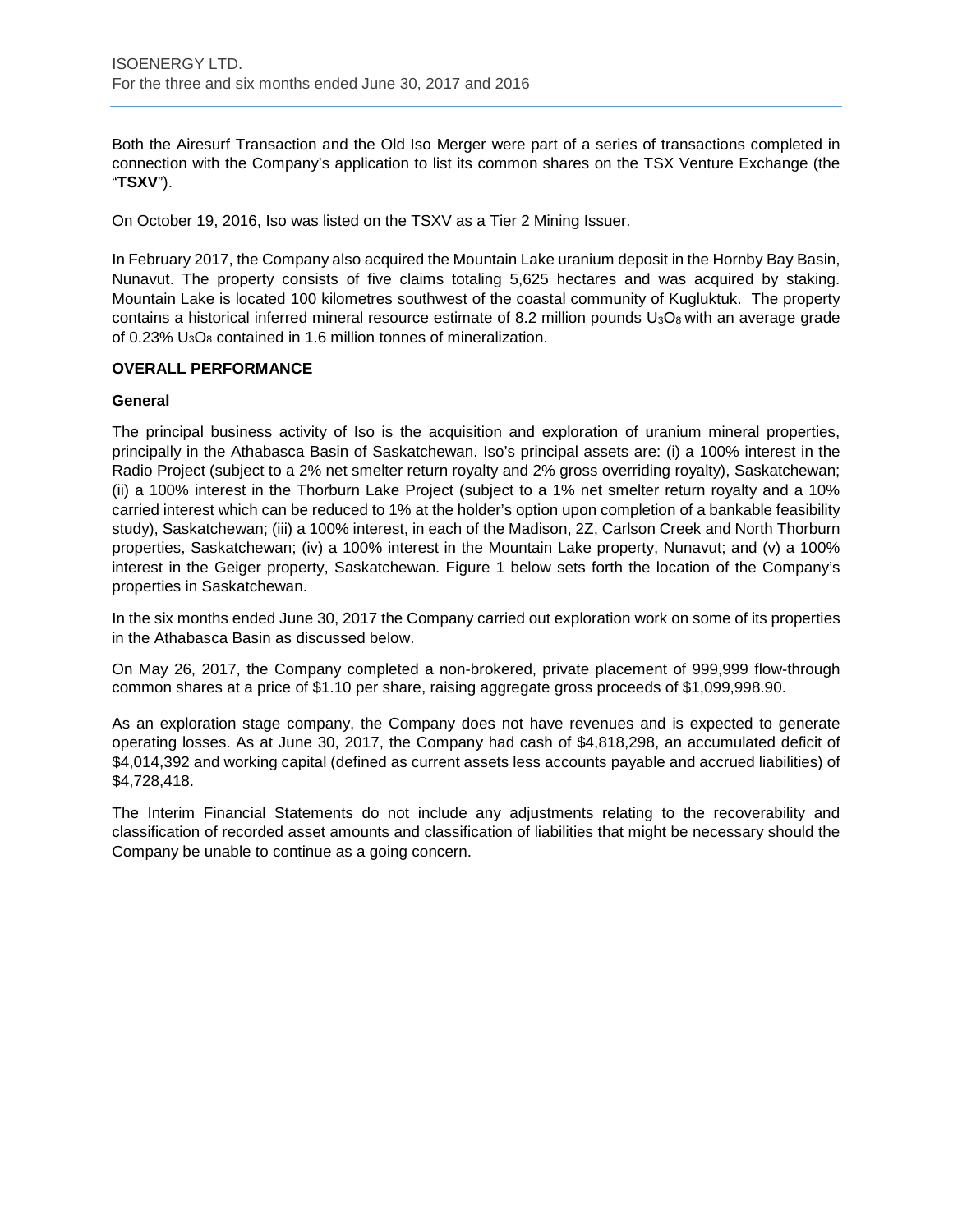Figure 1 – Property Location Map



# **Recent Developments**

On July 5, 2017, the Company acquired 100% of the Radio property in exchange for 3,000,000 common shares in the Company. The Company previously had the right to earn a 70% right, title and interest in the Radio property upon incurring \$10,000,000 of expenditures on the Radio Project by July 5, 2017.

On August 8, 2017, Iso acquired a 100% interest in 3 mineral claims constituting the 4,188 hectare Geiger Property in the Eastern Athabasca Basin of Saskatchewan from Cameco Corporation, Areva Resources Canada Inc. and JCU (Canada) Exploration Company, Limited in exchange for an aggregate of 1,000,000 common shares in the Company and a cash payment of \$100,000.

Geiger is located adjacent to the Wollaston-Mudjatik transition zone - a major crustal suture in the eastern Athabasca Basin. Sandstone cover at the Geiger property is relatively thin and ranges between 101 metres and 358 metres in previous drilling. A total of 56 historic drill holes have been completed at Geiger along 20 kilometres of graphitic conductors. High grade basement hosted uranium mineralization is present on the Geiger property and it will be the focus of Iso's exploration efforts. Drill hole HL-50 intersected 2.74% U3O8 over 1.2 metres in the basement on the H11 South conductor. Follow-up efforts were focused primarily on locating mineralization at the sub-Athabasca unconformity. Consequently, opportunities for additional basement hosted mineralization proximal to HL-50 are considered excellent. Additionally, drill hole HL-48 intersected 0.18% U<sub>3</sub>O<sub>8</sub> over 0.6 metres above the unconformity along the H11 North conductor. Numerous untested gaps up to 1,000 metres long are present on the majority of the conductors on the property.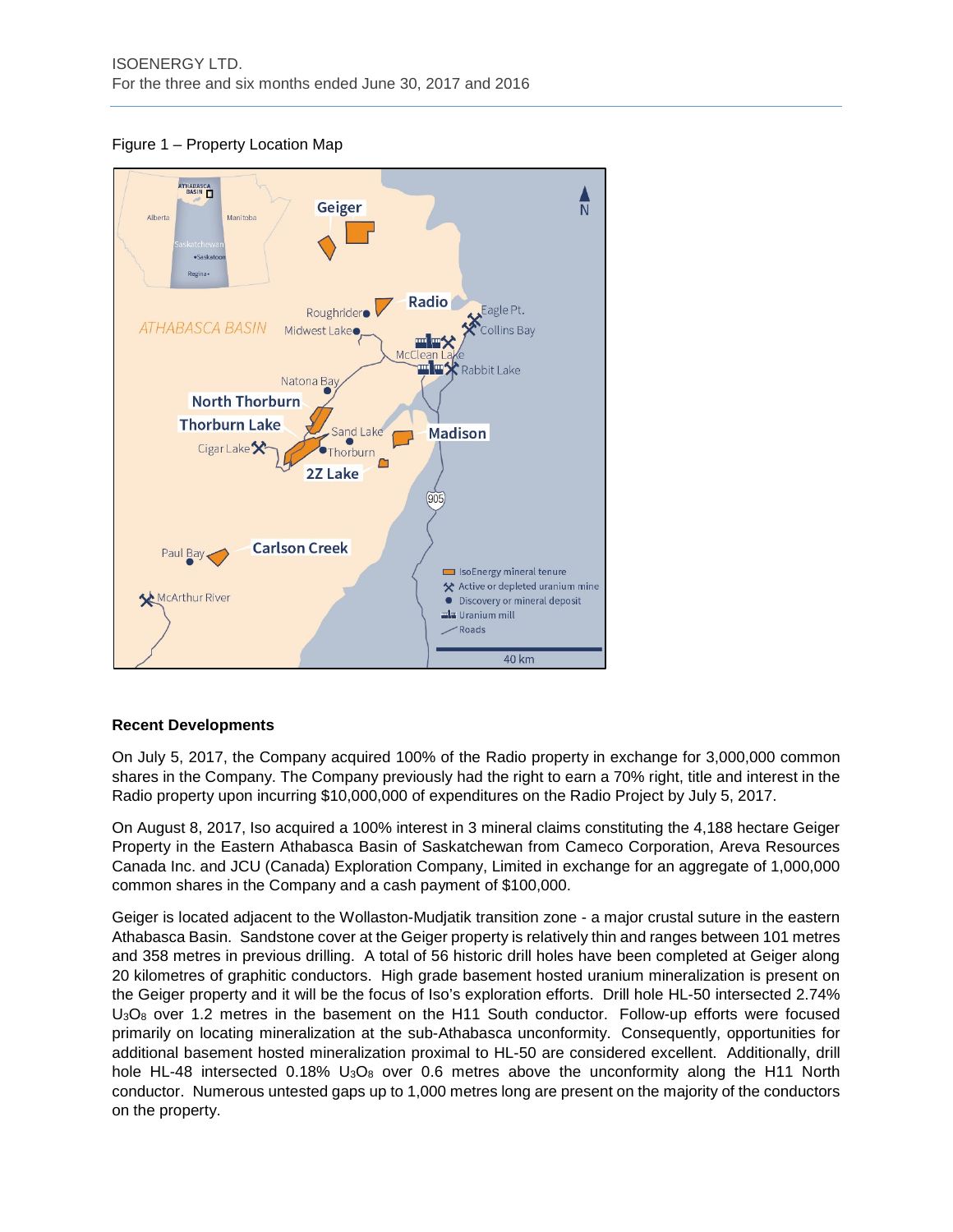# **Industry and Economic Factors that May Affect the Business**

The business of mining for minerals involves a high degree of risk. Iso is an exploration company and is subject to risks and challenges similar to companies in a comparable stage and industry. These risks include, but are not limited to, the challenges of securing adequate capital, exploration, development and operational risks inherent in the mining industry; changes in government policies and regulations; the ability to obtain the necessary permitting; as well as global economic and uranium price volatility; all of which are uncertain.

The underlying value of the Company's exploration and evaluation assets is dependent upon the existence and economic recovery of mineral reserves and is subject to, but not limited to, the risks and challenges identified above. Changes in future conditions could require material write-downs of the carrying value of the Company's exploration and evaluation assets.

In particular, the Company does not generate revenue. As a result, the Company continues to be dependent on third party financing to continue exploration activities on the Company's properties. Accordingly, the Company's future performance will be most affected by its access to financing, whether debt, equity or other means. Access to such financing, in turn, is affected by general economic conditions, the price of uranium, exploration risks and the other factors described in the section entitled "Risk Factors" in the Company's MD&A for the period ended December 31, 2016.

# **SELECTED FINANCIAL INFORMATION**

The following financial data is derived from the Interim Financial Statements and should be read in conjunction with Iso's audited Annual Financial Statements.

|                                                                   | 30               | For the three months ended June | For the six<br>months ended<br>June 30 |               | For the six<br>months ended<br>June 30 |            |
|-------------------------------------------------------------------|------------------|---------------------------------|----------------------------------------|---------------|----------------------------------------|------------|
|                                                                   | 2017             | 2016                            |                                        | 2017          |                                        | 2016       |
| Share-based compensation<br>Administrative salaries, contract and | \$<br>263,587    | \$                              | \$                                     | 580,937       | \$                                     |            |
| director fees                                                     | 194,684          | 88,244                          |                                        | 363,781       |                                        | 88,244     |
| Investor relations                                                | 58,525           |                                 |                                        | 111,356       |                                        |            |
| Office and administrative                                         | 32,003           | 27,705                          |                                        | 76,506        |                                        | 27,705     |
| Professional fees                                                 | 96,563           | 13,906                          |                                        | 114,627       |                                        | 13,906     |
| Travel                                                            | 110,426          | 32,330                          |                                        | 119,565       |                                        | 32,330     |
| Public company costs                                              | 11,624           |                                 |                                        | 31,196        |                                        |            |
| Employee relocation expense                                       |                  | 64,080                          |                                        |               |                                        | 64,080     |
| <b>Exploration costs</b>                                          | 241              |                                 |                                        | 291           |                                        |            |
| Interest income                                                   | (446)            |                                 |                                        | (446)         |                                        |            |
| Loss from operations                                              | (767,207)        | (226,265)                       |                                        | (1, 397, 813) |                                        | (226,265)  |
| Deferred income tax recover<br>(expense)                          | 109,347          |                                 |                                        | (71, 275)     |                                        |            |
| Loss and comprehensive loss                                       | \$<br>(657, 860) | \$<br>(226, 265)                | \$                                     | (1,469,088)   | \$                                     | (226, 265) |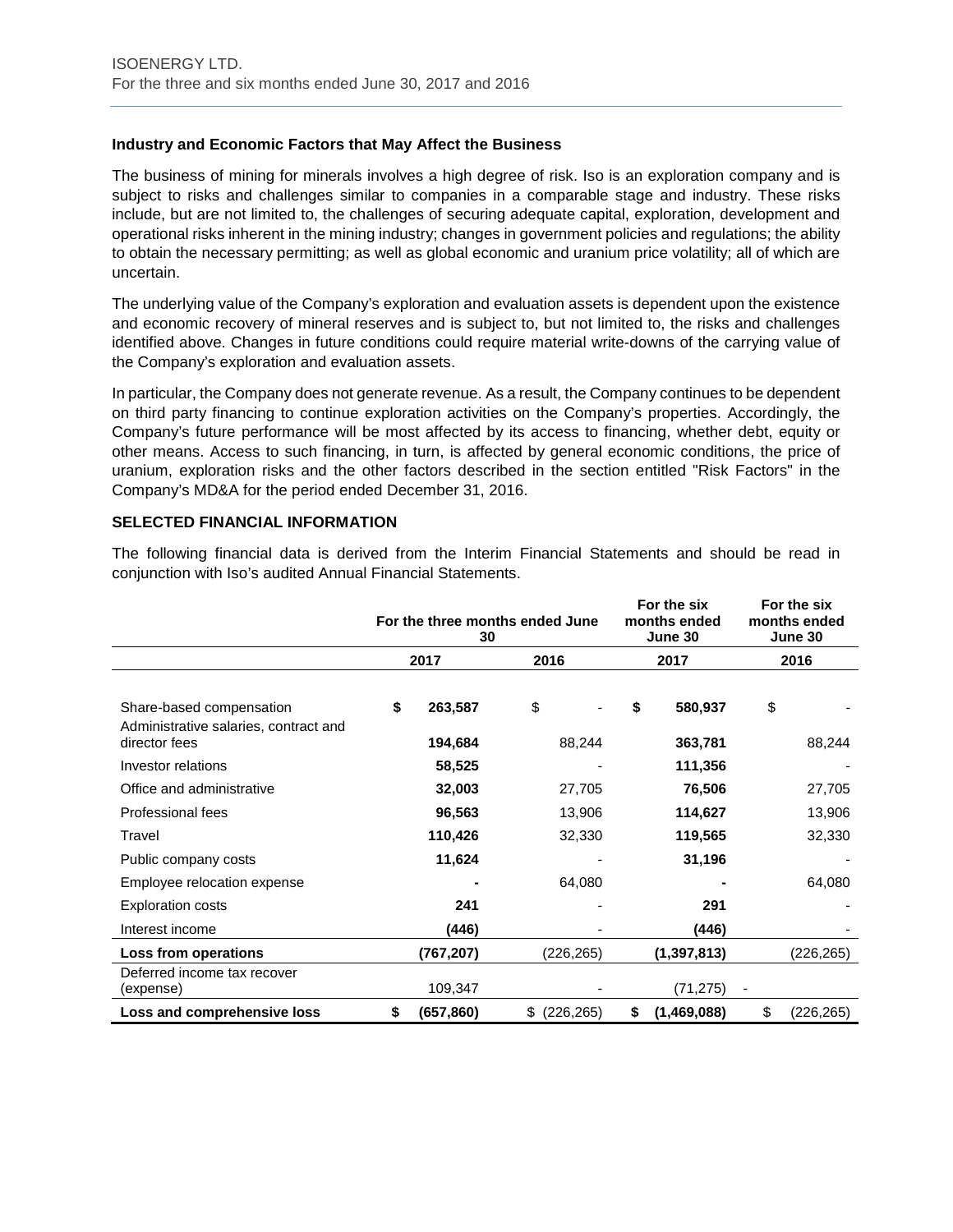# **Six Months Ended June 30, 2017 vs the period from February 2 to June 30, 2016**

During the six months ended June 30, 2017 the Company had a loss of \$1,469,088 compared to \$226,265 in the period from February 2 to June 30, 2016 (the "**June 2016 comparative period"**). The loss was higher in the six months ended June 30, 2017 due to the increased level of activity in that the Company had not commenced exploration activities during the June 2016 comparative period.

Share-based compensation charged to the statement of loss and comprehensive loss was \$580,937 in the six months ended June 30, 2017. The first stock options were granted in October 2016 and therefore there is no stock-based compensation expense in the June 2016 comparative period. The stock-based compensation expense is a non-cash charge derived by the graded vesting method of the Black-Scholes values. Stock options granted to directors and employees vest over two years with the corresponding sharebased compensation expense being recognized over this period. Variances in share-based compensation expense are expected from period to period depending on many factors, including whether options are granted in a period and whether options have fully vested or have been cancelled in a period. During the six months ended June 30, 2017, 300,000 stock options were granted with a weighted average fair value per option of \$0.68. As at the date hereof, there is an aggregate of 4,075,000 options outstanding, of which 1,374,999 have vested.

Administrative salaries, contractor and directors' fees were \$363,781 for the six months ended June 30, 2017 compared to nil in the June 2016 comparative period as employees were not hired until July 2016 and director compensation began in the third quarter of 2016.

Investor relations expenses were \$111,356 for the six months ended June 30, 2017 and relate primarily to costs incurred in dealing with existing and prospective shareholders. The Company did not become a reporting issuer until October 2016 and therefore investor relations expenses in the June 2016 comparative period were nil.

Office and administrative expenses were \$76,506 for the six months ended June 30, 2017 and consist of office rent and other general administrative costs. Office rent was \$35,023 in the six months ended June 30, 2017 compared to \$17,467 in the June 30, 2016 comparative period. In 2017, \$41,483 of other general administrative expenses was incurred, compared to \$10,240 in the June 2016 comparative period. Other general administrative expenses include communication, professional membership dues, bank charges, staff training and parking. As stated above, the relative increase is due to the fact that the Company's operations did not commence until after the June 2016 comparative period.

Professional fees were \$114,627 for the six months ended June 30, 2017 and consist of legal, technical and accounting fees compared to \$13,906 for the June 30, 2016 comparative period. Professional fees for the June 2016 comparative period only included fees related to the June 30, 2016 audit. Professional fees incurred in the period ended June 30, 2017 include technical and legal fees related to the Company's business development activities, as well as accounting and tax fees related to regulatory filings and general legal fees.

Travel expenses were \$119,565 for the six months ended June 30, 2017 and relate to business development and general corporate activities. In the June 30, 2016 comparative period travel expenses were \$32,330 and related to general corporate travel relating to marketing of private placements and travel to sites in preparation of the commencement of exploration activities.

Public company costs were \$31,196 for the six months ended June 30, 2017 and consist primarily of costs associated with the Company's continuous disclosure obligations, listing fees, transfer agent costs, press releases and other shareholder communication. The Company was not a public company as at June 30, 2016 and therefore there were no public company costs in the June 30, 2016 comparative period.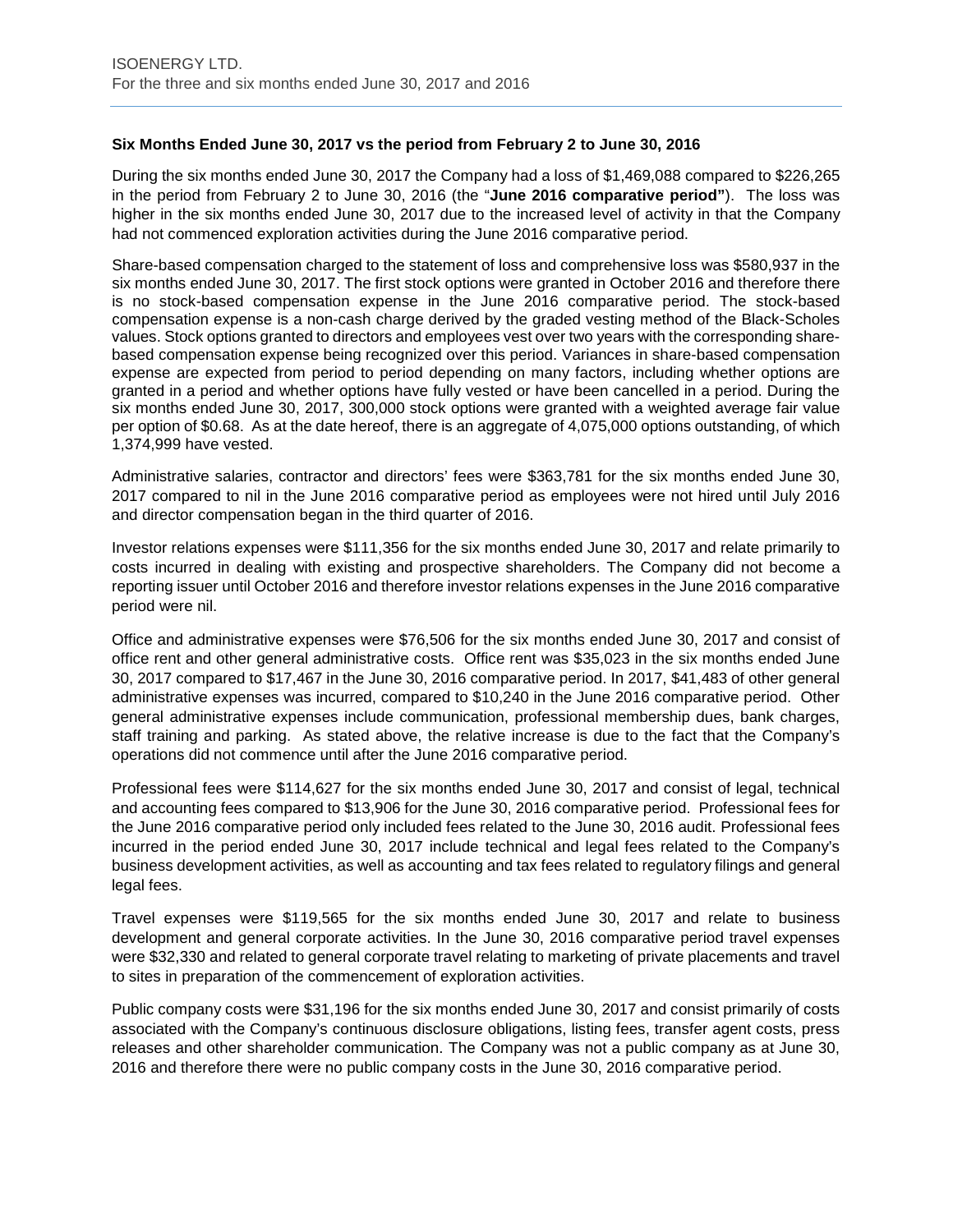For the six months ended June 30 For the period from February 2 to June 30 2017 2016 Loss from operations  $$ (1,397,813)$   $$ (226,264)$ Statutory rate 27% 27% 27% Expected income tax recovery  $\qquad \qquad \text{S} \quad (377,410) \qquad \text{S} \quad (61,091)$ Permanent differences Share-based compensation 156,853 Other **630** - **630** - **630** Flow-through share renunciation 439,023 Release of flow-through share premium liability (147,821) Valuation allowance and the state of the state of the state of the state of the state of the state of the state of the state of the state of the state of the state of the state of the state of the state of the state of the Deferred income tax expense  $\frac{1}{2}$   $\frac{1}{275}$   $\frac{1}{3}$ 

A reconciliation of income taxes based on statutory rates and reported taxes is as follows:

In the six months ended June 30, 2017, the Company recorded a deferred tax expense of \$71,275 which amount represents a deferred tax recovery on losses recognized in the period, offset by the flow-through share renunciation and the reduction of the related flow-through share premium liability. Release of flowthrough share premium liability was \$147,821 in the six months ended June 30, 2017 and is related to the fulfillment of the commitment to spend the required exploration expenditures. In the June 2016 comparative period, there was a valuation allowance that offset the Company's deferred tax asset.

The Company raises funds through the issuance of flow-through shares. Based on Canadian tax law, the Company is required to spend this amount on eligible exploration expenditures by December 31 of the year after the shares are issued. The premium paid for each flow-through share, which is the price paid for the flow-through share over the market price of an ordinary share, is recorded as a flow-through share premium liability. The liability is subsequently reduced when the required exploration expenditures are made, and accordingly, a recovery of flow-through premium is then recorded as a deferred tax benefit.

# **Three Months Ended June 30, 2017 vs 2016**

During the three months ended June 30, 2017 the Company had a loss of \$657,860 compared to \$226,265 in the three months ended June 30, 2016. The loss was higher in 2017 due to the level of activity as the Company had not commenced exploration activities during the three months ended June 30, 2016.

Share-based compensation charged to the statement of loss and comprehensive loss was \$263,587 in the three months ended June 30, 2017. The first stock options were granted in October 2016 and therefore there is no stock-based compensation expense in the three months ended June 30, 2016. During the three months ended June 30, 2017, 50,000 stock options were granted with a weighted average fair value per option of \$0.69.

Administrative salaries, contractor and directors' fees were \$194,684 for the three months ended June 30, 2017 compared to nil in the three months ended June 30, 2016 as employees were not hired until July 2016 and director compensation began in the third quarter of 2016. Additional salaries and contractor fees are included in exploration and evaluation assets.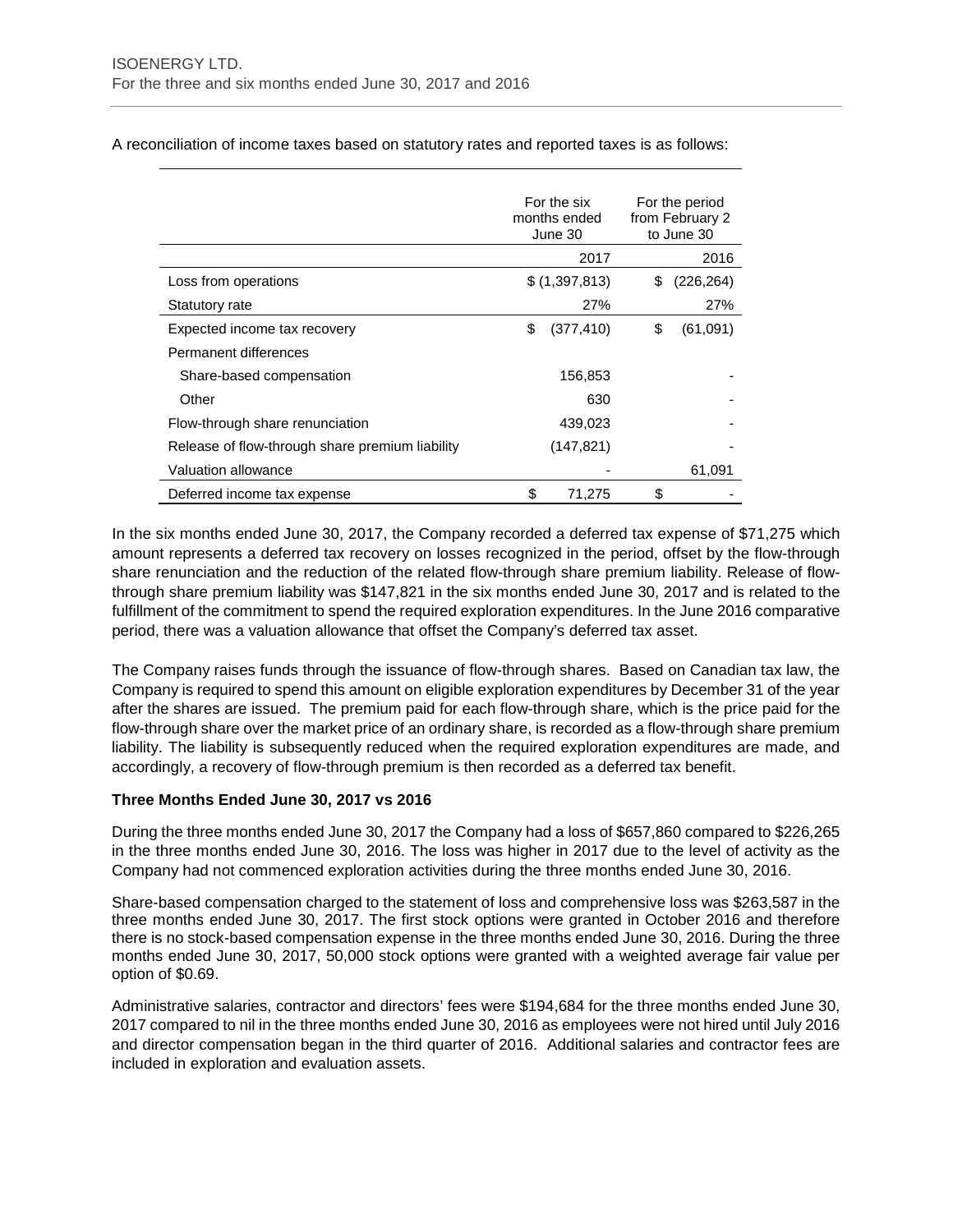Investor relations expenses were \$58,525 for the three months ended June 30, 2017 and relate primarily to costs incurred in dealing with existing and prospective shareholders. The Company did not become a reporting issuer until October 2016 and therefore no investor relations expenses were incurred in the three months ended June 30, 2016.

Office and administrative expenses were \$32,003 for the three months ended June 30, 2017 compared to \$27,205 in the three months ended June 30, 2016 and consists of office rent and other general administrative costs. Office rent was approximately \$17,500 in both the three months ended June 30, 2017 and 2016, respectively. Other general and administration expenses were \$14,503 in the three months ended June 30, 2017 compared to \$10,240 in the three months ended June 30, 2016. Office and administrative expenses include communication, professional membership dues, bank charges, staff training and parking. The increase in such expenditures for the three months ended June 30, 2017 reflect the increase in activity levels compared to the three months ended June 30, 2016.

Professional fees were \$96,563 for the three months ended June 30, 2017 and consist of legal, technical and accounting fees compared to \$13,906 for the three months ended June 30, 2016. Professional fees for the three months ended June 2016 only included fees related to the June 30, 2016 audit. Professional fees for the three months ended June 30, 2017 include technical and legal fees related to the Company's business development activities, accounting and tax fees related to regulatory filings and general legal fees.

Travel expenses were \$110,426 for the three months ended June 30, 2017 and relate to business development and general corporate activities. In the three months ended June 30, 2016, travel expenses were \$32,330 and related to general corporate travel relating to marketing of private placements and travel to sites in preparation for the commencement of exploration activities.

Public company costs were \$11,624 for the three months ended June 30, 2017 and consist primarily of costs associated with the Company's continuous disclosure obligations and listing fees, transfer agent costs, press releases and other shareholder communication. The Company was not a reporting issuer as at June 30, 2016 and therefore there were no public company costs in the three months ended June 30, 2016.

|                                       | For the three months ended June 30 |            |    |            |  |  |  |  |
|---------------------------------------|------------------------------------|------------|----|------------|--|--|--|--|
|                                       |                                    | 2017       |    | 2016       |  |  |  |  |
| Loss from operations                  | \$                                 | (767, 207) | \$ | (226, 265) |  |  |  |  |
| Statutory rate                        |                                    | 27%        |    | 27%        |  |  |  |  |
| Expected income tax recovery          | \$                                 | (207, 146) | \$ | (61,091)   |  |  |  |  |
| Permanent differences                 |                                    |            |    |            |  |  |  |  |
| Share-based compensation              |                                    | 71,168     |    |            |  |  |  |  |
| Other                                 |                                    | 125        |    |            |  |  |  |  |
| Flow-through share renunciation       |                                    | 39,964     |    |            |  |  |  |  |
| Release of flow-through share premium |                                    |            |    |            |  |  |  |  |
| liability                             |                                    | (13, 458)  |    |            |  |  |  |  |
| Valuation allowance                   |                                    |            |    | 61,091     |  |  |  |  |
| Deferred income tax expense           | \$                                 | (109.347)  | \$ |            |  |  |  |  |

A reconciliation of income taxes based on statutory rates and reported taxes is as follows: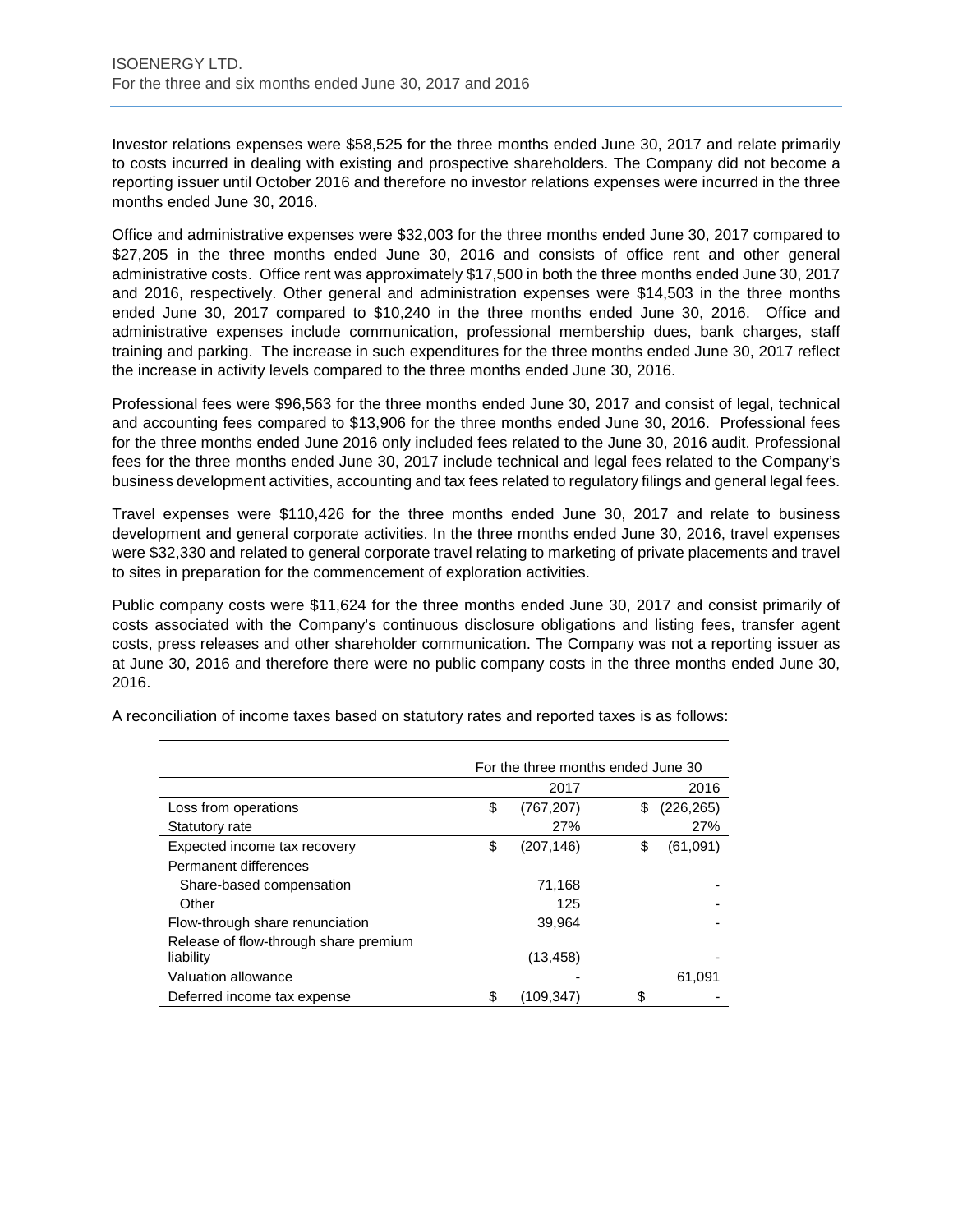In the three months ended June 30, 2017, the Company recorded a deferred tax recovery of \$109,347 which reflects a deferred tax recovery on losses recognized in the period, offset by the flow-through share renunciation and the release of the flow-through share premium liability. Release of flow-through share premium liability was \$13,458 in the three months ended June 30, 2017 and is related to the fulfillment of the commitment to spend the required exploration expenditures. In the June 2016 comparative period, there was a valuation allowance that offset the Company's deferred tax asset.

# **Financial Position**

The following financial data is derived from the Interim Financial Statements and should be read in conjunction with Iso's audited Annual Financial Statements.

|                                   | June 30, 2017 |            | <b>December 31, 2016</b> | June 30, 2016 |   |            |
|-----------------------------------|---------------|------------|--------------------------|---------------|---|------------|
| Exploration and evaluation assets | S             | 35.105.639 | \$                       | 32,991,814    |   | 30,228,197 |
| <b>Total assets</b>               | \$            | 40,044,685 | \$                       | 39,791,620    | S | 32,297,248 |
| Total current liabilities         | \$            | 291.288    | \$                       | 468.309       | S | 493.812    |
| Total non-current liabilities     | \$            |            | S                        |               |   |            |
| Working capital <sup>(1)</sup>    | \$            | 4.728.418  | \$                       | 6,416,503     |   | 2,005,750  |
| Cash dividend declared per share  |               | Nil        |                          | Nil           |   | Nil        |

(1) Working capital is defined as current assets less accounts payable and accrued liabilities

During the six months ended June 30, 2017, the Company capitalized \$1,993,775 of exploration expenditures, of which \$1,765,509 was cash expenditures (see Exploration and Evaluation Spending below) and \$120,050 of cash acquisition costs. In addition, the Company received net proceeds of \$1,017,249 from the issue of common shares and incurred a loss of \$1,469,088, of which \$814,535 was cash based (see discussion above).

# **DISCUSSION OF OPERATIONS**

# **Exploration and Evaluation Spending**

During the six months ended June 30, 2017, Iso incurred an aggregate of \$1,993,775 of deferred exploration expenditures on its properties as follows:

|                                      | Radio     | Thorburn      | Madison       | Other    | Total       |
|--------------------------------------|-----------|---------------|---------------|----------|-------------|
| <b>Drilling</b>                      | \$554,119 | \$595,548     | \$<br>375     | \$       | \$1,150,042 |
| <b>Geological and</b><br>geophysical |           | 2,450         | 103,814       |          | 106,264     |
| <b>Labour and wages</b>              | 85,229    | 84,287        | 22,249        | 34.900   | 226,665     |
| <b>Geochemistry and</b>              |           |               |               |          |             |
| assays                               | 71,080    | 68,725        |               |          | 139,805     |
| Camp costs                           | 44.951    | 58,314        |               |          | 103,265     |
| <b>Travel and other</b>              | 10.843    | 16,531        | 1.846         | 10,248   | 39,468      |
|                                      | 766,222   | 825,855       | 128,284       | 45,148   | 1,765,509   |
| Stock-based                          |           |               |               |          |             |
| compensation                         | 79.676    | 78,794        | 20,798        | 32,627   | 211,895     |
| <b>Depreciation</b>                  |           |               |               | 16,371   | 16,371      |
|                                      | \$845.898 | \$<br>904.649 | \$<br>149.082 | \$94.146 | \$1.993.775 |

During the period, Iso actively explored three of its six properties, Radio, Thorburn Lake and Madison. A description of these exploration activities is set forth below.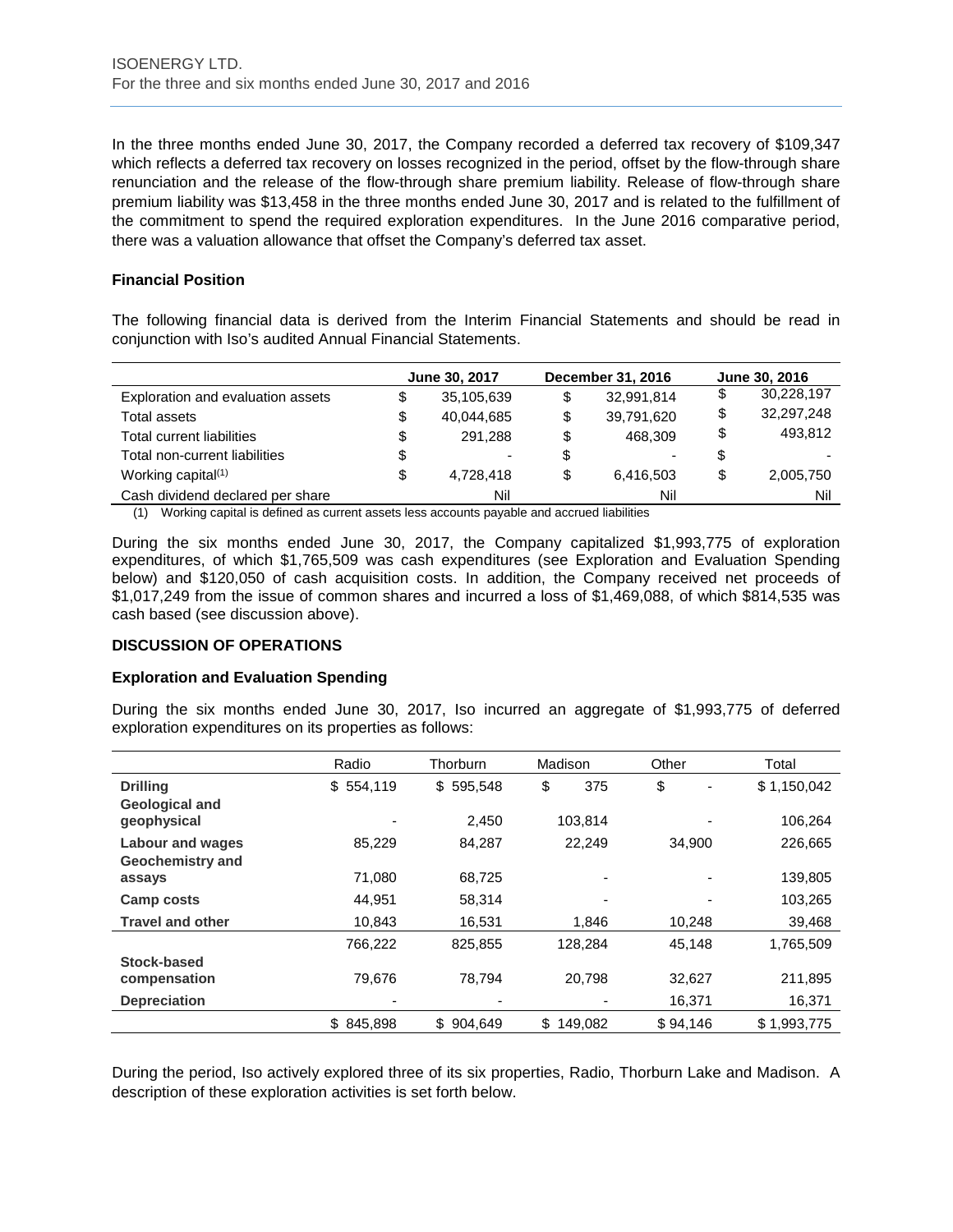# **Radio**

At the Radio property, drilling was carried out between January 17 and February 9, 2017 with two core rigs completing 10 drill holes totaling 3,913 metres. Eight of the 10 drill holes targeted a zone of basement clay alteration identified in 2016. Some of the drilling infilled gaps on sections tested in 2016, but most consisted of 200 metre step-outs along-strike or 50-100 metre step-outs up-dip and down-dip. Drill hole RD17-27, a 50-metre step-out up-dip of 2016 drill hole RD16-21A, is the first drill hole at Radio to encounter elevated uranium geochemistry. It intersected 143 ppm uranium over 0.2 metres (240.5-240.7 metres) in a clay altered graphitic fault within the broader zone of basement clay alteration. Although the alteration zone was extended along strike to the northeast, it is waning in volume and intensity in that direction. As well, no significant basement alteration was observed in step-outs to the southwest. Additionally, one hole was drilled to complete a 2013 drill fence along the Roughrider trend, and another was completed on a DCresistivity anomaly in the northern part of the property.

# Thorburn Lake

In the first quarter of 2017, a total of 4,512 metres of drilling was completed in 10 drill holes at Thorburn Lake. The focus of the program was to evaluate extensions of the weakly mineralized zone drilled in 2016 along-strike to the northeast beneath lake ice, and to evaluate geophysical anomalies generated by a DCresistivity geophysical program completed in 2016. Depth to the sub-Athabasca unconformity at Thorburn Lake ranges from 290 to 350 metres.

Although no significant mineralization was intersected, drill holes TBN17-21 and TBN17-28 extended favourable structure and graphitic units to the northeast. Additionally, coincident structure, alteration and anomalous uranium pathfinder element geochemistry in the sandstone of drill holes TBN-17-23 and TBN-17-27 suggests that they may have over-shot their optimal targets. Additional drilling on this section is warranted.

Future work on the Thorburn Lake property in the remainder of 2017 and in 2018 will include follow-up drilling in the area of TBN17-23 and 27, drill evaluations of other geophysical anomalies generated in 2016 and an extension of the geophysical coverage to the southwest half of the property, which is essentially unexplored to date.

# Madison

A total of 20 line-kilometres of DC-resistivity geophysical surveying was completed at the Madison property during the period from March  $28<sup>th</sup>$  to April 21<sup>st</sup>, 2017. Results have been compiled with an airborne electromagnetic (VTEM) survey flown by NexGen in 2014. A preliminary interpretation of the combined datasets has resulted in several drilling targets, many of which are discrete VTEM anomalies coincident with DC-resistivity lows and/or magnetic lineaments.

# Overall Strategy and Plans for the Remainder of 2017

The Company plans to explore the North Thorburn property in the summer of 2017 by completing a 2,400 metre drill (6 hole) program at a budgeted cost of \$617,000. In addition, the DC-Resistivity geophysical survey completed in 2016 at Thorburn Lake will be extended to the southwest.

The nature and extent of further exploration on any of the Company's properties will depend on the results of these planned exploration activities, an assessment of its recently acquired properties and the Company's financial resources.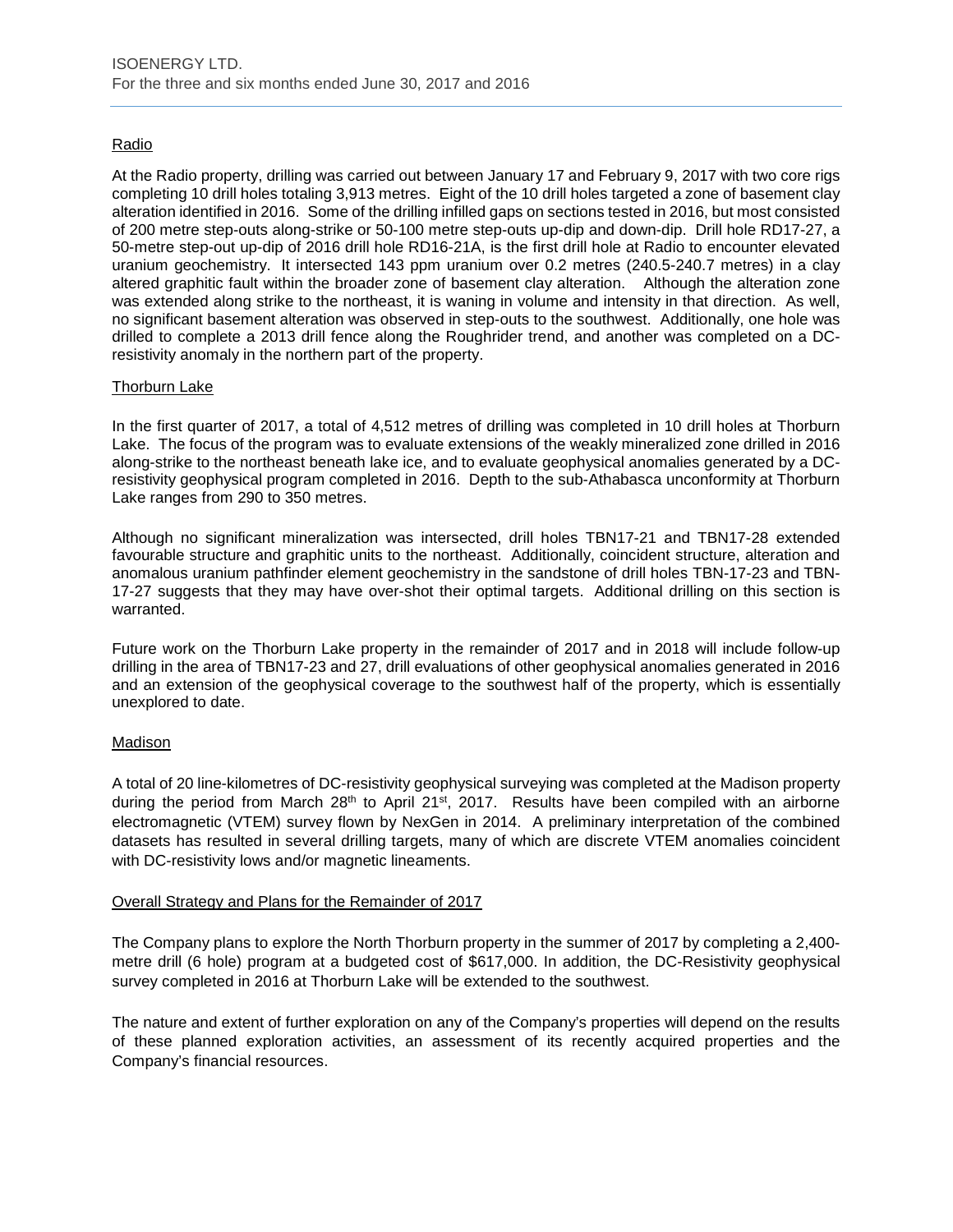# **SUMMARY OF QUARTERLY RESULTS**

The following information is derived from the Company's financial statements, and should be read in conjunction with the Company's Annual Financial Statements as well as the unconsolidated interim financial statements for the period ended June 2016 and subsequent periods.

|                        |    | June 30, 2017 | <b>March 31, 2017</b> | December 31,<br>2016 | September 30,<br>2016 | June 30, 2016 |
|------------------------|----|---------------|-----------------------|----------------------|-----------------------|---------------|
| Revenue                |    | Nil           | Nil                   | Nil                  | Nil                   | Nil           |
| LOSS                   | Φ  | (657.860)     | (811, 228)            | (1.889.543)          | (429.496)             | (226, 265)    |
| Basic loss per share   |    | (0.02)        | (0.02)                | (0.05)               | (0.01)                | (0.05)        |
| Diluted loss per share | \$ | (0.02)        | (0.02)                | (0.05)               | (0.01)                | (0.05)        |

Iso does not derive any revenue from its operations. Its primary focus is the acquisition, exploration and evaluation of resource properties. As a result, the loss per period has fluctuated depending on the Company's activity level and periodic variances in certain items. Quarterly periods are therefore not comparable.

# **LIQUIDITY AND CAPITAL RESOURCES**

Iso has no revenue-producing operations, earns only minimal interest income on cash, and is expected to have recurring operating losses. As at June 30, 2017, the Company had an accumulated deficit of \$4,014,392.

On May 26, 2017, the Company completed a non-brokered, private placement of 999,999 flow-through common shares at a price of \$1.10 per share, raising aggregate gross proceeds of \$1,099,998.90.

As at the date of this MD&A, the Company has approximately \$4.5 million in cash. The Company's working capital balance as at the date of this MD&A is approximately \$4.5 million. As a result, as at the date hereof the Company has sufficient funds to finance its general and administrative costs for at least the next 12 months and complete its planned exploration activities as set forth above. Excess available funds will be allocated to exploration programs based upon the results of completed programs after an assessment of all results to date, any untested targets and an assessment of its recently acquired properties.

In 2016, the Company issued 10,299,086 common shares for net proceeds of approximately \$10,300,000 of which, \$4,328,100 represents proceeds for the issue and sale of flow-through shares. In the six months ended June 30, 2017, the Company issued 999,999 flow-through common shares for aggregate net proceeds of \$1,017,000. The Company does not have capital expenditure commitments however, as of June 30, 2017, the Company must incur approximately \$1,445,300 of eligible exploration expenditures of which \$345,300 must be incurred by December 31, 2017 and the balance by December 31, 2018.

On an ongoing basis, and particularly in light of current market conditions for mineral exploration, management evaluates and adjusts its planned level of activities, including planned exploration and committed administrative costs, to maintain adequate levels of working capital.

As previously stated, the Company is dependent on external financing, including equity issuances and debt financing, to fund its activities. Management will determine whether to accept any offer to finance weighing such things as the financing terms, the results of exploration, the Company's share price at the time and current market conditions, among others. Circumstances that could impair the Company's ability to raise additional funds include general economic conditions, the price of uranium and the other factors set forth under "Risk Factors" in the MD&A for the period ended December 31, 2016 and above under "Industry and Economic Factors that May Affect the Business". The Company has not paid any dividends and management does not expect that this will change in the near future.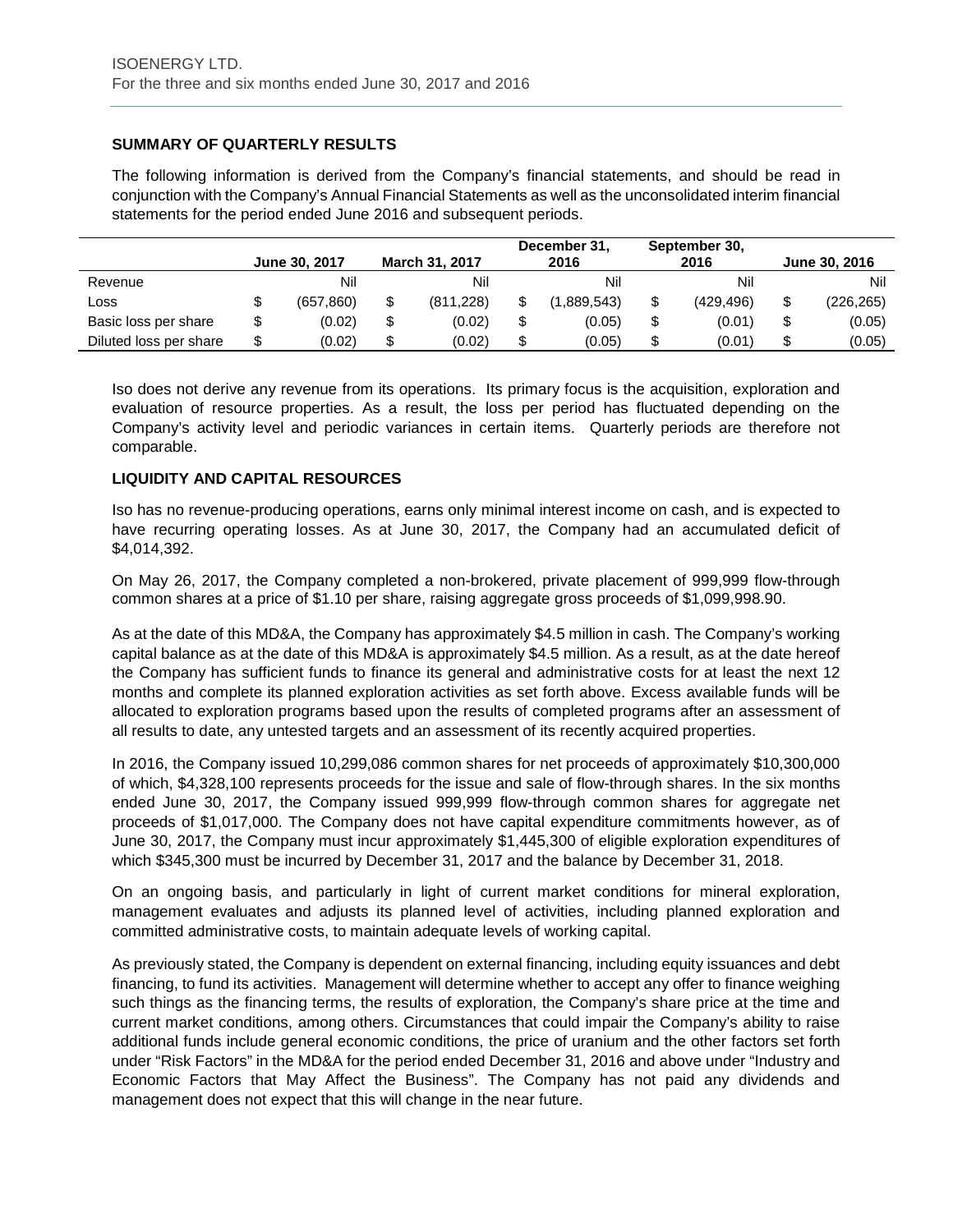Working capital is held almost entirely in cash, significantly reducing any liquidity risk of financial instruments held by Iso.

# **OFF-BALANCE SHEET ARRANGEMENTS**

The Company had no off-balance sheet arrangements as at June 30, 2017 or as at the date hereof.

# **TRANSACTIONS WITH RELATED PARTIES**

Except as noted below, the only transactions between the Company and related parties are transactions between the Company and its key management personnel. Key management personnel include those persons having authority and responsibility for planning, directing and controlling the activities of the Company as a whole. The Company has determined that key management personnel consists of executive and non-executive members of the Company's Board of Directors and corporate officers.

Remuneration attributed to key management personnel for the six months ended June 30, 2017 can be summarized as follows:

|                                                             | <b>Short term</b><br>compensation | <b>Share-based</b><br>compensation | Total |           |
|-------------------------------------------------------------|-----------------------------------|------------------------------------|-------|-----------|
| Expensed in the statement of loss and<br>comprehensive loss | \$<br>291.397                     | \$<br>468.193                      |       | 759.590   |
| Capitalized to exploration and evaluation assets            | 155,007                           | 186.174                            |       | 341,181   |
|                                                             | 446.404                           | \$<br>654.367                      |       | 1,100,771 |

As of June 30, 2017, \$12,500 (December 31, 2016 – \$70,012) was included in accounts payable and accrued liabilities owing to directors and officers for compensation.

There was no remuneration paid to key management personnel in the period between February 2 and June 30, 2016.

# **OUTSTANDING SHARE DATA**

The authorized capital of Iso consists of an unlimited number of common shares. As of August 9, 2017, there were 46,060,548 common shares outstanding and 4,075,000 stock options outstanding, each entitling the holder to purchase one common share of Iso at the prices set forth below.

Number of options Exercise price per option Number of options exercisable Exercise price per option Expiry date 3,675,000 \$ 1.00 1,225,000 \$ 1.00 October 25, 2021 100,000 \$ 1.00 75,000 \$ 1.00 October 24, 2021 250,000 \$ 1.00 83,333 \$ 1.00 January 4, 2022 50,000 \$ 1.00 16,666 \$ 1.00 May 25, 2022 4,075,000 \$ 1.00 1,399,999 \$ 1.00

Stock options outstanding at August 9, 2017 are as follows:

# **CRITICAL ACCOUNTING JUDGMENTS, ESTIMATES AND ASSUMPTIONS**

The preparation of the financial statements requires management to make judgments, estimates and assumptions that affect the reported amounts of assets, liabilities and contingent liabilities at the date of the financial statements and the reported amounts of revenues and expenses during the reporting period. Estimates and assumptions are continuously evaluated and are based on management's experience and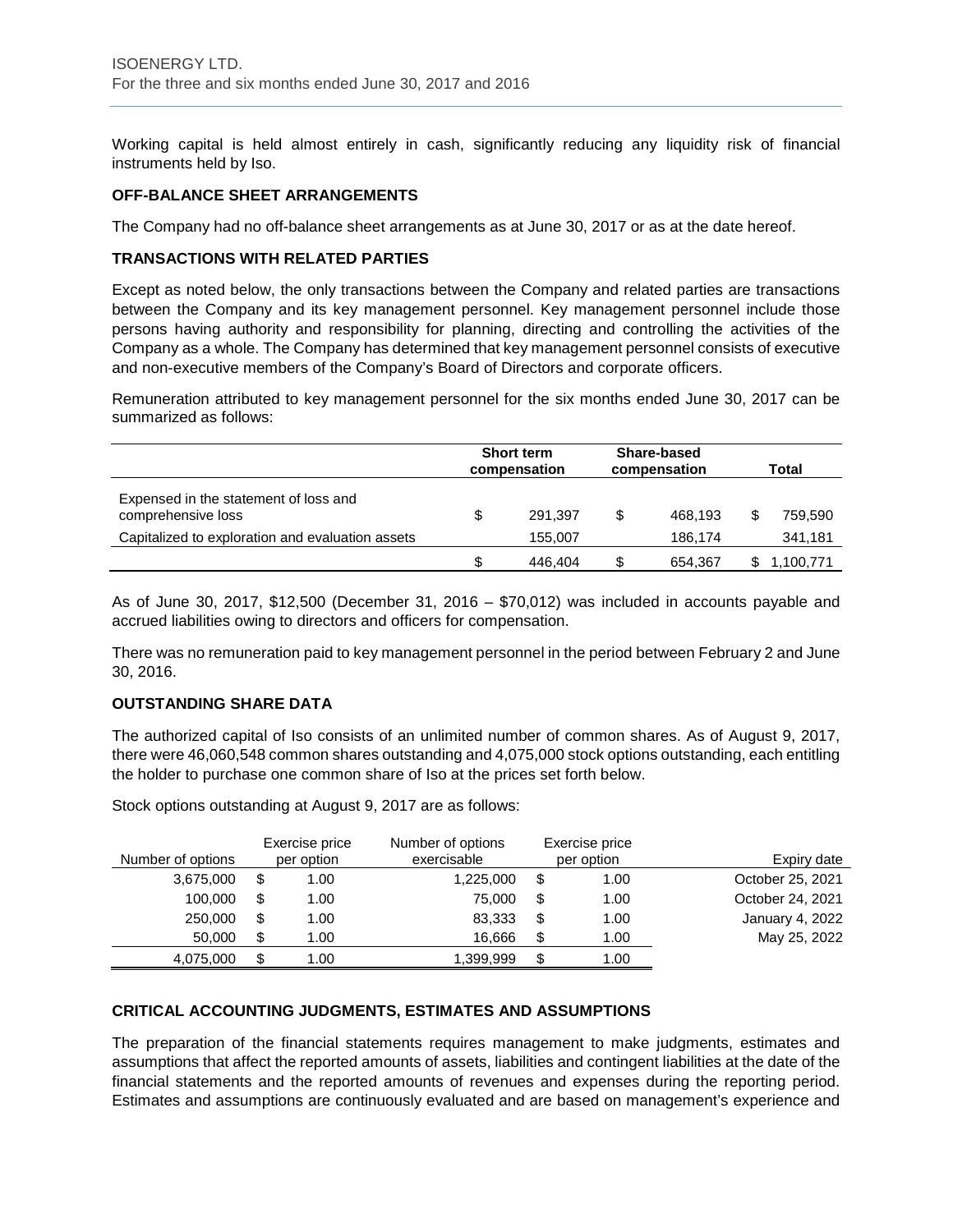other factors, including expectations of future events that are believed to be reasonable in the circumstances. Uncertainty about these judgments, estimates and assumptions could result in a material adjustment to the carrying amount of the asset or liability affected in future periods.

Information about significant areas of estimation uncertainty considered by management in preparing the Interim Financial Statements is as follows:

#### *i. Impairment*

At the end of each financial reporting period the carrying amounts of the Company's non-financial assets are reviewed to determine whether there is any indication that those assets have suffered an impairment loss or reversal of previous impairment. Where such an indication exists, the recoverable amount of the asset is estimated in order to determine the extent of the impairment, if any. With respect to exploration and evaluation assets, the Company is required to make estimates and judgments about the future events and circumstances and whether the carrying amount of intangible exploration assets exceeds its recoverable amount. Recoverability depends on various factors, including the discovery of economically recoverable reserves, the ability of the Company to obtain the necessary financing to complete development and upon future profitable production or proceeds from the disposition of the exploration and evaluation assets themselves. Additionally, there are numerous geological, economic, environmental and regulatory factors and uncertainties that could impact management's assessment as to the overall viability of its properties or its ability to generate future cash flows necessary to cover or exceed the carrying value of the Company's exploration and evaluation assets.

#### *ii. Share-based payments*

The Company uses the Black-Scholes option pricing model to determine the fair value of options in order to calculate share-based payment expenses. The Black-Scholes model involves six key inputs to determine fair value of an option: risk-free interest rate, exercise price, market price at date of issue, expected dividend yield, expected life, and expected volatility. Certain of the inputs are estimates that involve considerable judgment and are, or could be, affected by significant factors that are out of the Company's control. The Company is also required to estimate the future forfeiture rate of options based on historical information in its calculation of share-based payment expenses.

# **CHANGES IN ACCOUNTING POLICIES**

The accounting policies followed by the Company are set out in Note 4 to the Annual Financial Statements.

# **Future Accounting Pronouncements:**

The following standards have not been adopted by the Company and are being evaluated to determine their impact:

- IFRS 9 is a new standard that replaced IAS 39 for classification and measurement of financial instruments, effective for annual periods beginning on or after January 1, 2018. The extent of the impact of adoption of the standard has not yet been determined.
- IFRS 16 is a new standard that will replace IAS 17 for the accounting and measurement of leases with a term of more than 12 months, effective for annual periods beginning on or after January 1, 2019. The Company does not expect the standard to have a material impact on its financial statements.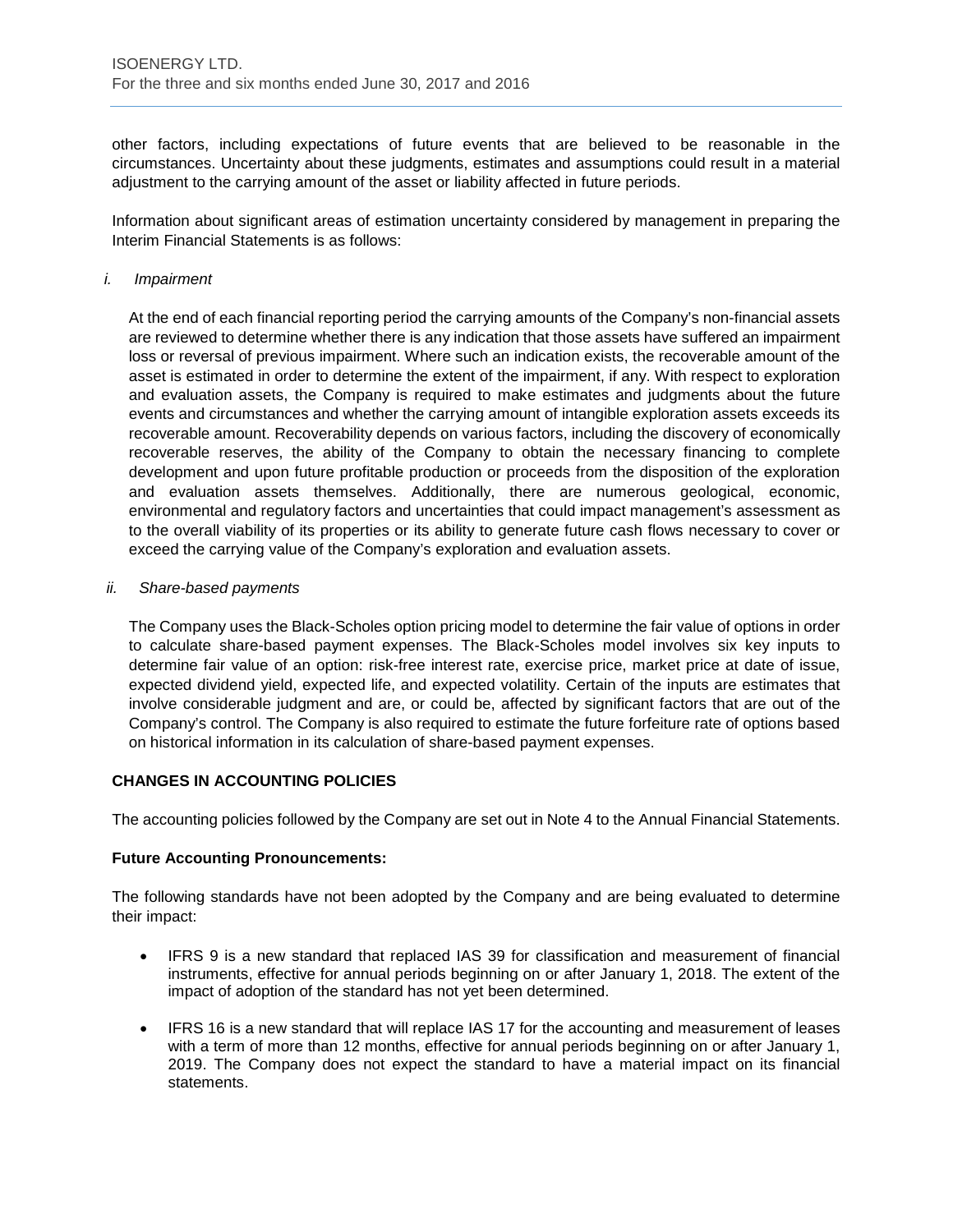• IFRS 2 is an amended standard to clarify how to account for certain types of share-based payment transactions, effective for annual periods beginning on or after January 1, 2018. The amendments provide for the effects of vesting and non-vesting conditions on the measurement of cash-settled share-based payments, share-based payment transactions with a net settlement feature for withholding tax obligations, and a modification to the terms and conditions of a share-based payment that changes the classification of the transaction from cash-settled to equity-settled. The extent of the impact of adoption of the amended standard has not yet been determined.

# **CAPITAL MANAGEMENT**

The Company manages its capital structure and makes adjustments to it, based on the funds available to the Company, in order to support the acquisition, exploration and evaluation of assets. The Board does not impose quantitative return on capital criteria for management, but rather relies on the expertise of the Company's management to sustain the future development of the business.

In the management of capital, the Company considers all types of equity and is dependent on third party financing, whether through debt, equity, or other means. Although the Company has been successful in raising funds to date, there is no assurance that the Company will be successful in obtaining required financing in the future or that such financing will be available on terms acceptable to the Company.

The properties in which the Company currently has an interest are in the exploration stage. As such the Company, has historically relied on the equity markets to fund its activities. The Company will continue to assess new properties and seek to acquire an interest in additional properties if it determines that there is sufficient geologic or economic potential and if it has adequate financial resources to do so.

Management reviews its capital management approach on an ongoing basis and believes that this approach, given the relative size of the Company, is reasonable. The Company is not subject to externally imposed capital requirements. There were no changes in the Company's approach to capital management during the period.

# **FINANCIAL INSTRUMENTS**

The Company's financial instruments consist of cash, amounts receivable, accounts payable and accrued liabilities.

The fair values of the Company's financial instruments approximate their carrying value, due to their shortterm maturities or liquidity. The Company's cash and amounts receivable are classified as loans and receivables and are initially recorded at fair value and subsequently at amortized cost with accrued interest recorded in accounts receivable.

# **Financial instrument risk exposure**

As at June 30, 2017, the Company's financial instrument risk exposure and impact thereof on the Company's financial instruments is summarized below:

# **(a) Credit Risk**

Credit risk is the risk that one party to a financial instrument will fail to discharge an obligation and cause the other party to incur a financial loss. As at June 30, 2017, the Company has cash on deposit with a large Canadian bank. Credit risk is concentrated as a significant amount of the Company's cash and cash equivalents is held at one financial institution. Management believes the risk of loss to be remote. The Company's amounts receivable consists of input tax credits receivable from the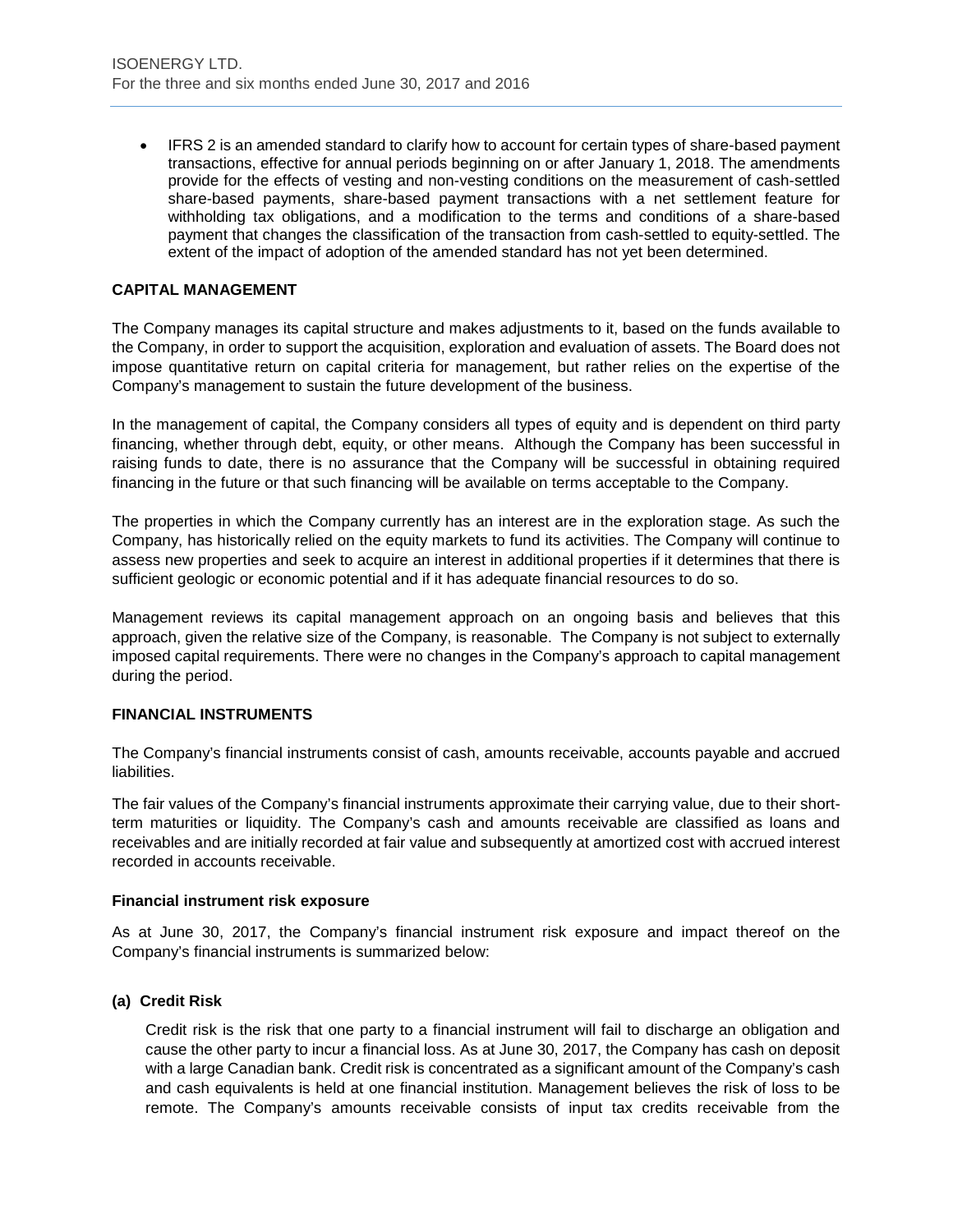Government of Canada and interest accrued on cash equivalents. Accordingly, the Company does not believe it is subject to significant credit risk.

# **(b) Liquidity Risk**

Liquidity risk is the risk that an entity will encounter difficulty in raising funds to meet its obligations under financial instruments. The Company manages liquidity risk by maintaining sufficient cash balances. Liquidity requirements are managed based on expected cash flows to ensure that there is sufficient capital to meet short-term obligations. As at June 30, 2017, the Company had a working capital balance of \$4,728,418, including cash of \$4,818,298.

# **(c) Market Risk**

Market risk is the risk of loss that may arise from changes in market factors such as interest rates, foreign exchange rates and commodity and equity prices.

# **(i) Interest Rate Risk**

Interest rate risk is the risk that the future cash flows from a financial instrument will fluctuate due to changes in market interest rates. The Company holds its cash in bank accounts that earn variable interest rates. Due to the short-term nature of these financial instruments, fluctuations in market rates do not have a significant impact on the estimated fair value of the Company's cash and cash equivalent balances as of June 30, 2017.

# **(ii) Foreign Currency Risk**

The functional currency of the Company is the Canadian dollar. Currency transaction risk and currency translation risk is the risk that fluctuations of the Canadian dollar in relation to other currencies may impact the fair value of financial assets, liabilities and operating results. As of June 30, 2017, the Company had no financial assets and liabilities that were subject to currency translation risk. The Company maintains a Canadian dollar bank account in Canada.

# **(iii) Price risk**

The Company is exposed to price risk with respect to commodity and equity prices. Equity price risk is defined as the potential adverse impact of movements in individual equity prices or general movements in the level of the stock market on the Company's financial performance. Commodity price risk is defined as the potential adverse impact of commodity price movements and volatilities on financial performance and economic value. Future declines in commodity prices may impact the valuation of long-lived assets. The Company closely monitors the commodity prices of uranium, individual equity movements, and the stock market.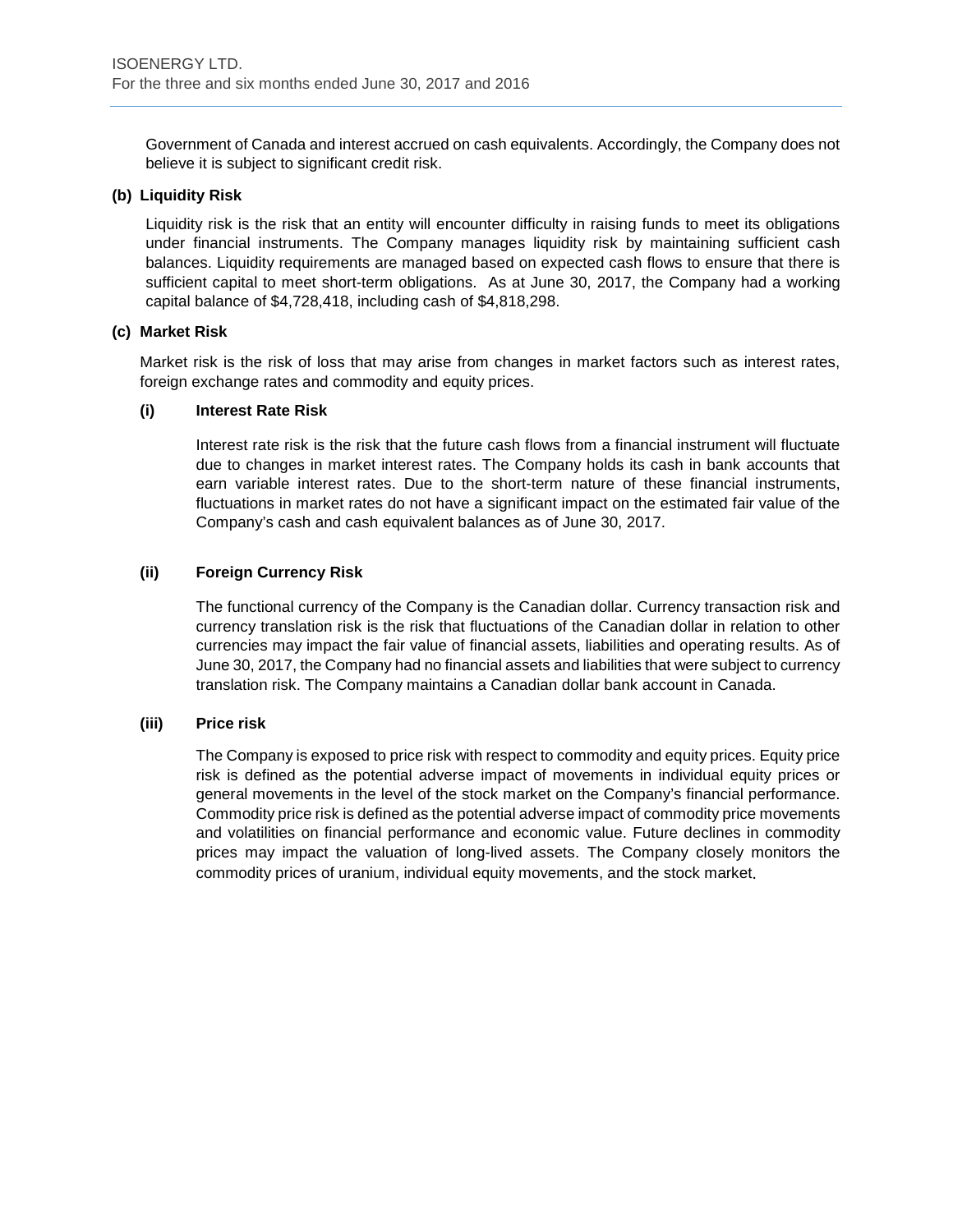# **RISK FACTORS**

The operations of the Company are speculative due to the high-risk nature of its business which is the exploration of mineral properties. For a comprehensive list of the risks and uncertainties facing the Company, please see "Risk Factors" in the Company's MD&A for the period ended December 31, 2016. These are not the only risks and uncertainties that Iso faces. Additional risks and uncertainties not presently known to the Company or that the Company currently considers immaterial may also impair its business operations. These risk factors could materially affect the Company's future operating results and could cause actual events to differ materially from those described in forward-looking statements relating to the Company.

# **SEGMENT INFORMATION**

The Company operates in one reportable segment, being the acquisition, exploration and development of uranium properties. All of the Company's non-current assets are located in Canada.

# **ADDITIONAL DISCLOSURE FOR VENTURE ISSUERS WITHOUT SIGNIFICANT REVENUE**

Additional disclosure concerning Iso's general and administrative expenses and exploration and evaluation expenses is provided in the Company's statement of loss and comprehensive loss contained in its Interim Financial Statements for the three and months ended June 30, 2017, which is available on Iso's website or on its profile at [www.sedar.com.](http://www.sedar.com/)

# **NOTE REGARDING FORWARD-LOOKING INFORMATION**

*This MD&A contains "forward-looking statements" (also referred to as "forward-looking information") within the meaning of applicable Canadian securities legislation. All statements, other than statements of historical*  facts, included in this MD&A that address activities, events or developments that IsoEnergy expects or *anticipates will or may occur in the future, including, without limitation, statements about the future exploration activities; sources, and proposed uses, of funds; capital and operating cost estimates, including general and administrative expenses; expectations regarding the ability to raise capital for future activities; and other such matters are forward-looking statements. When used in this MD&A, the words "estimate", "plan", "anticipate", "expect", "intend", "believe" and similar expressions are intended to identify forwardlooking statements.* 

*Forward-looking information and statements are based on the then current expectations, beliefs, assumptions, estimates and forecasts about Iso's business and the industry and markets in which it operates. Forward-looking information and statements are made based upon certain assumptions and other important factors that could cause the actual results, performances or achievements of Iso to be materially different from future results, performances or achievements expressed or implied by such information or statements. Such information and statements are based on numerous assumptions including, among others, that the results of planned exploration activities are as anticipated, the price of uranium, the anticipated cost of planned exploration activities, that general business and economic conditions will not change in a material adverse manner, that financing will be available if and when needed on reasonable terms and that third party contractors, equipment, supplies and governmental and other approvals required to conduct Iso's planned exploration activities will be available on reasonable terms and in a timely manner.* 

*Forward-looking information and statements involve known and unknown risks, uncertainties and other factors which may cause the actual results, performance or achievements of Iso to be materially different from any future results, performance or achievements expressed or implied by such forward-looking*